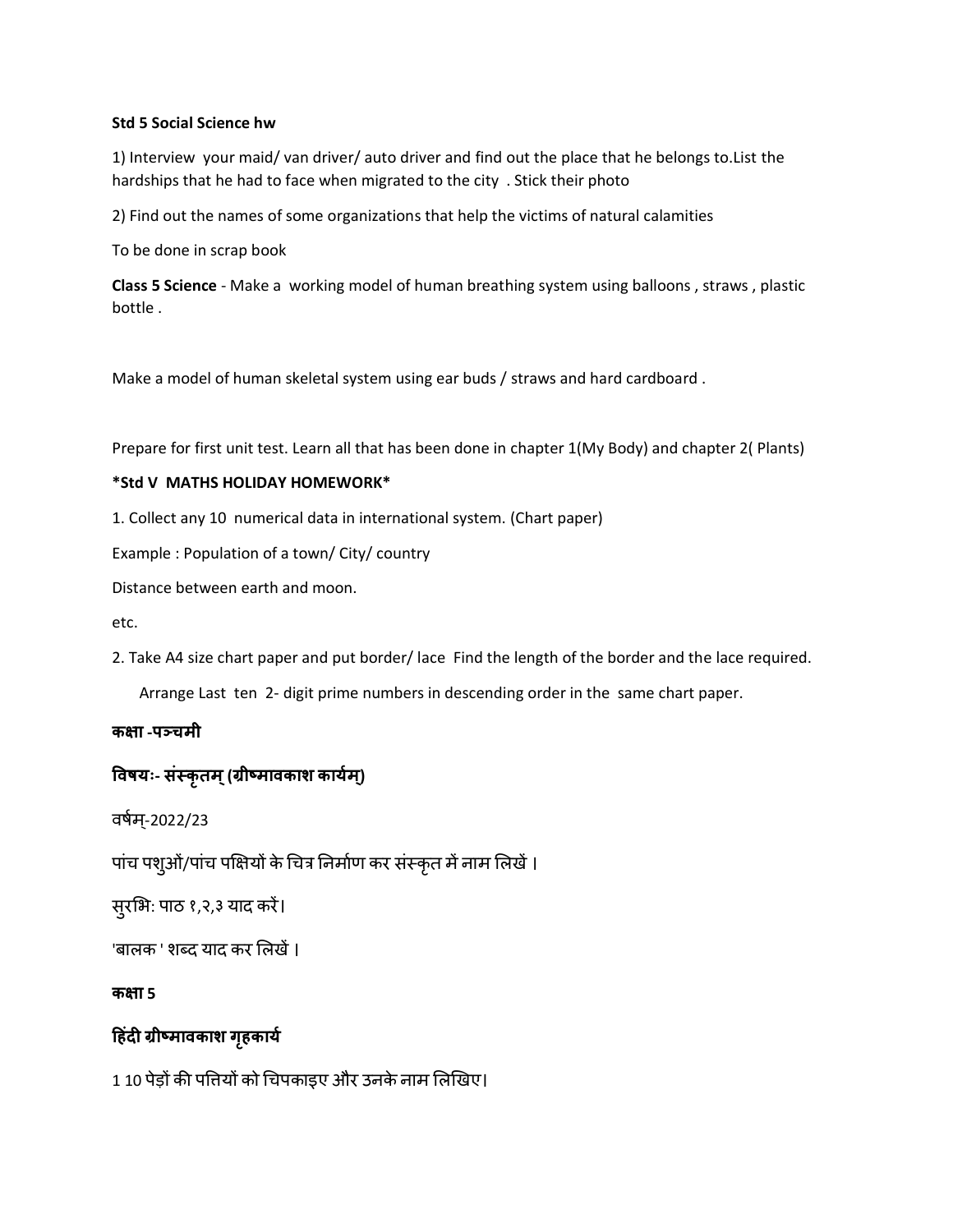2.5 स्वतंत्रता सेनानियों के चित्र चिपकाकर उनके नाम एवं माता-पिता तथा जन्मस्थान लिखिए।

3 पंचतंत्र की 2 कहानियाँ पढ़िए।

English holiday homework for class 5

Fill in the blanks choosing the correct determiners given:

1.1 want to be \_\_\_\_\_\_\_\_ good doctor when I grow up. (a/the)

2.If you know the answer, raise \_\_\_\_\_\_\_\_hand.(your/yours)

3.Go and buy\_\_\_\_\_\_\_\_\_more mangoes. We haven't got\_\_\_\_\_\_\_\_.(some/any/many/much)

4. There is \_\_\_\_\_\_\_\_ rice in the bag. (many/any/some)

5. You ate only\_\_\_\_\_\_\_ rice. (little/a little)

Against each word on the left, write the corresponding abstract noun.

1. Brave -----------------------

2. Wise ------------------------

3. Kind ------------------------

4. Beautiful ------------------------

5. Please ------------------------

6. Honest -----------------------

7. True ------------------------

8. Good ------------------------

9. Bitter ------------------------